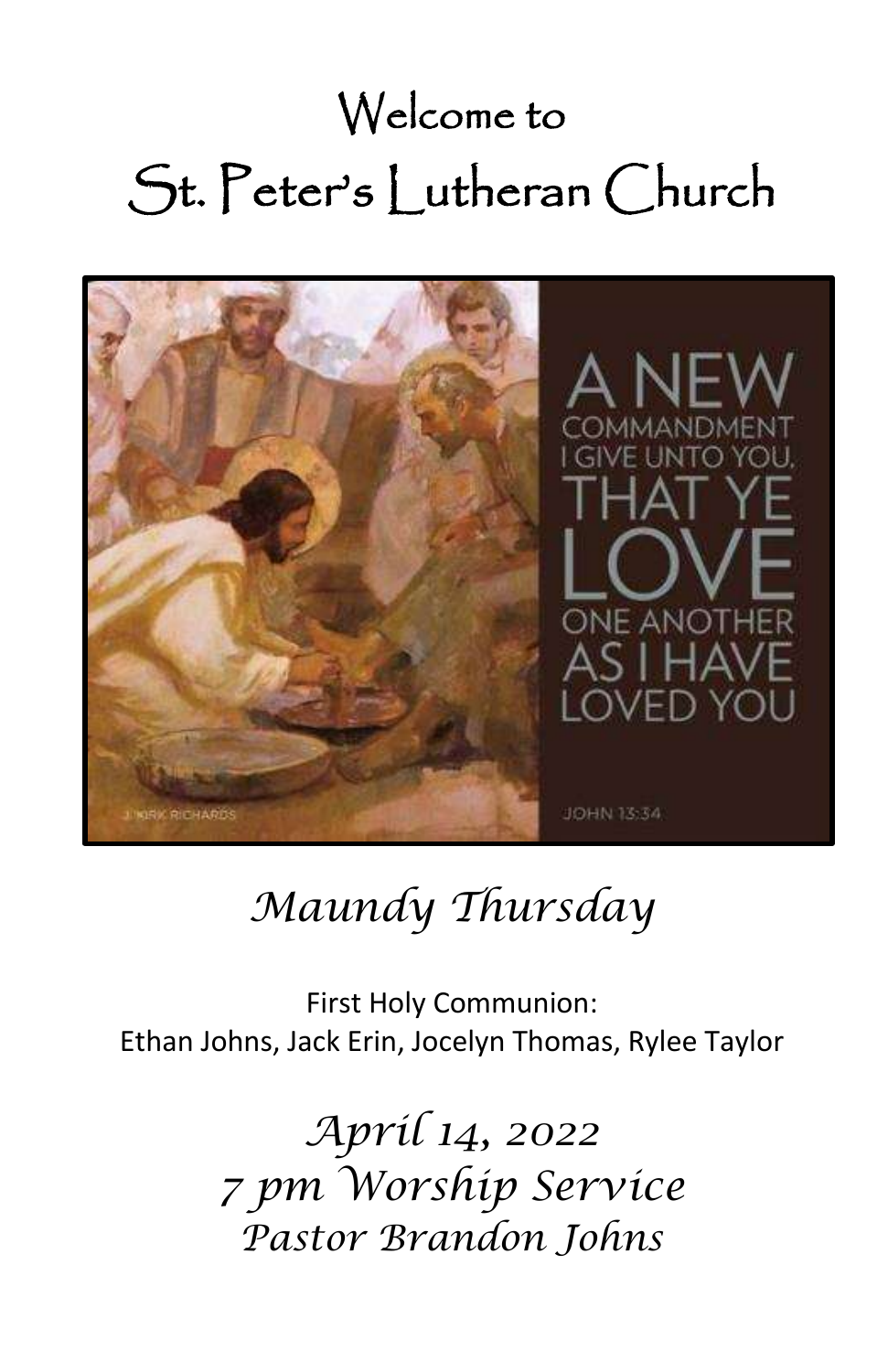#### **CALL TO WORSHIP: Exodus 12:1-4, 11-14**

<sup>1</sup>The Lord said to Moses and Aaron in the land of Egypt:  $2$ This month shall mark for you the beginning of months; it shall be the first month of the year for you.  $3$ Tell the whole congregation of Israel that on the tenth of this month they are to take a lamb for each family, a lamb for each household. <sup>4</sup>If a household is too small for a whole lamb, it shall join its closest neighbor in obtaining one; the lamb shall be divided in proportion to the number of people who eat of it.  $11$ This is how you shall eat it: your loins girded, your sandals on your feet, and your staff in your hand; and you shall eat it hurriedly. It is the passover of the Lord. <sup>12</sup>For I will pass through the land of Egypt that night, and I will strike down every firstborn in the land of Egypt, both human beings and animals; on all the gods of Egypt I will execute judgments: I am the Lord.  $13$ The blood shall be a sign for you on the houses where you live: when I see the blood, I will pass over you, and no plague shall destroy you when I strike the land of Egypt.

 $14$ This day shall be a day of remembrance for you. You shall celebrate it as a festival to the Lord; throughout your generations you shall observe it as a perpetual ordinance. *This is the word of the Lord.* **Thanks be to God!**

#### **GATHERING PSALMODY: Psalm 116:12-19**

What can I offer the Lord for all his goodness to me? **I will bring a drink offering to the Lord to thank him for saving me.** In the meeting of all his people, I will give him what I have

promised.

#### **How painful it is to the Lord, when one of his people dies!**

I am your servant, Lord; I serve you, just as my mother did. **You have set me free.**

I will give you a sacrifice of thanksgiving and offer my prayer to you. **In the meeting of all your people, in the courts of your temple, in Jerusalem, I will give you what I have promised. Praise the Lord!**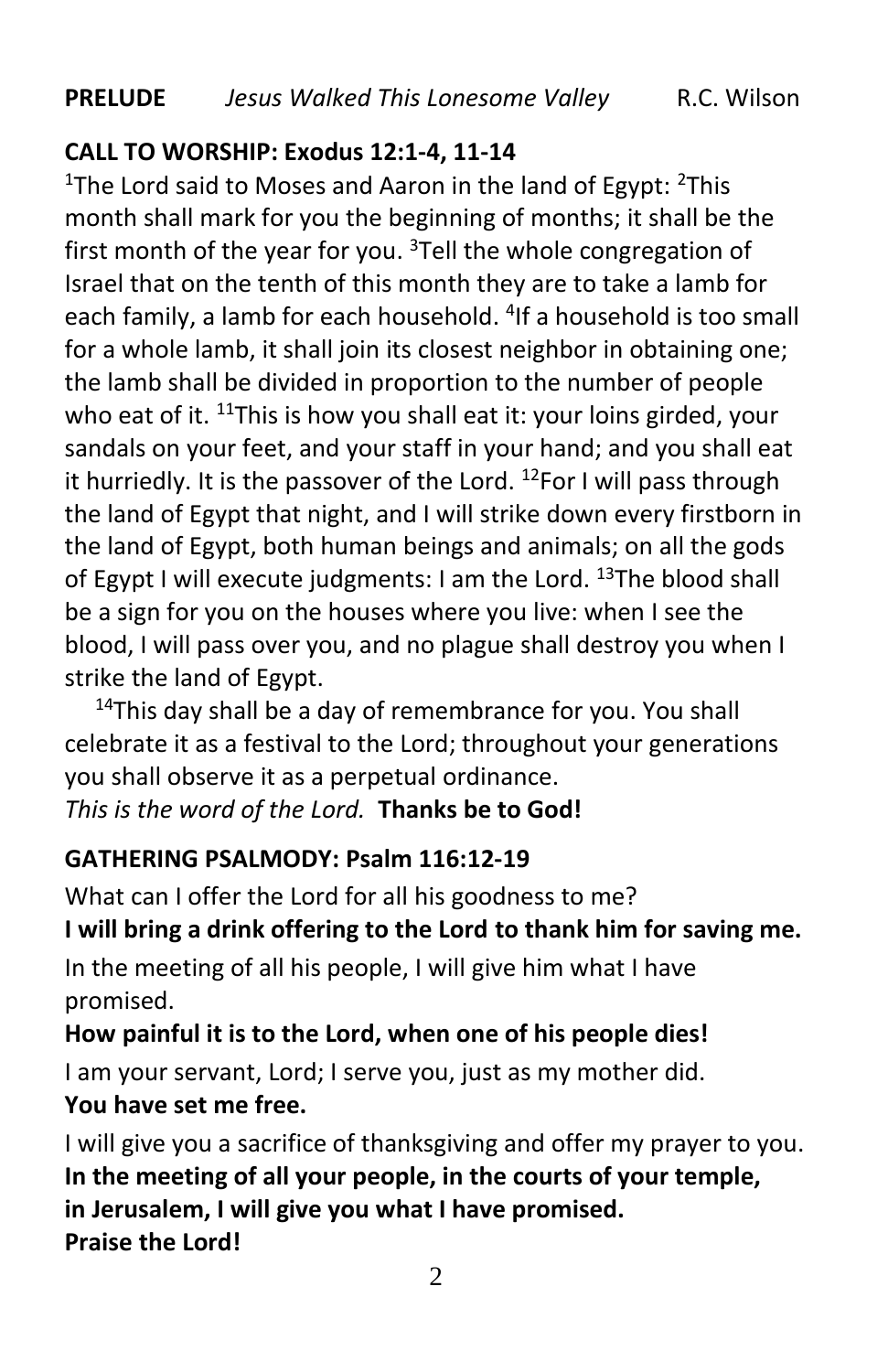# **CONFESSION**

Let us confess our sins before God and in the presence of one another. *(a brief silence for individual prayer)*

Our lack of appreciation for the Old Testament and Judaism, the roots of our faith and worship, we confess to the Lord.

# **Forgive us, Lord, and strengthen us in faith.**

Our often indifferent celebration of the Eucharist and our weak faith in Christ's risen presence in Holy Communion, we confess to the Lord.

# **Forgive us, Lord, and strengthen us in faith.**

Our failure to see the Last Supper and Judas' betrayal, the agony of Gethsemane and the cross, in the light of Christ's Easter Victory, we confess to the Lord.

#### **Forgive us, Lord, and strengthen us in faith.**

Our resistance to obey Christ's commandment, that we love one another as he has loved us, we confess to the Lord.

#### **Forgive us, Lord, and strengthen us in faith.**

#### **HYMN FOR MERCY: Have Mercy on Us, Lord**



# **PEACE**

We are forgiven and reconciled to God through Christ our Lord. Therefore, let us be reconciled with one another and share the peace of the Lord. *(please remain standing for the Prayer of the Day)*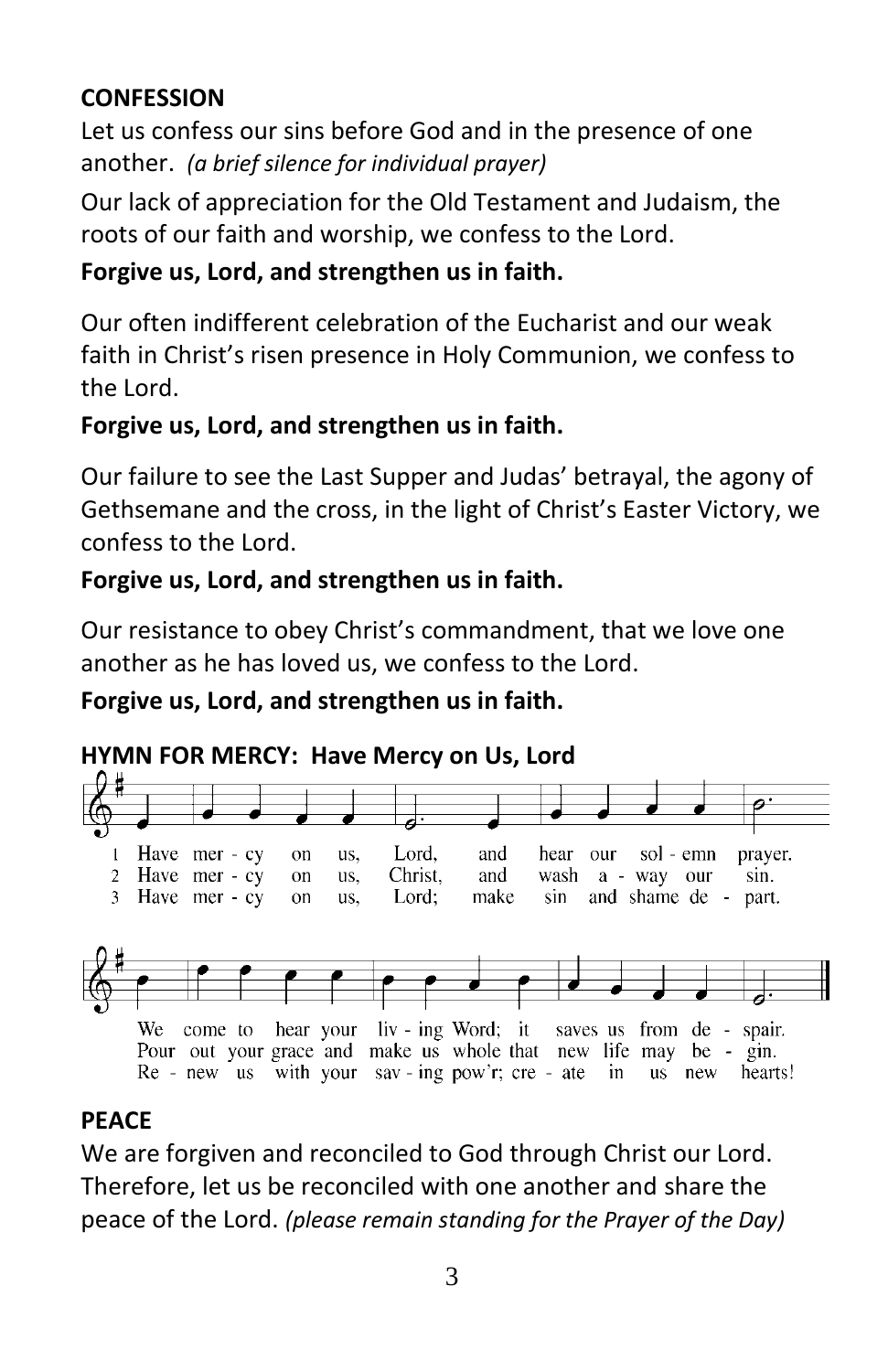#### **PRAYER OF THE DAY**

Let us pray. Eternal God, in the sharing of a meal your Son established a new covenant for all people, and in the washing of feet he showed us the dignity of service. Grant that by the power of your Holy Spirit these signs of our life in faith may speak again to our hearts, feed our spirits, and refresh our bodies, through Jesus Christ, our Savior and Lord, who lives and reigns with you and the Holy Spirit, one God, now and forever. **Amen.**

# **SENIOR CHOIR ANTHEM** *For Those Tears I Died* Marsha Stevens

# **INSTITUTION OF HOLY COMMUNION: Luke 22:7-20**

 $7$  Then came the day of Unleavened Bread, on which the Passover lamb had to be sacrificed. <sup>8</sup> So Jesus sent Peter and John, saying, "Go and prepare the Passover meal for us that we may eat it." <sup>9</sup> They asked him, "Where do you want us to make preparations for it?"  $10$  "Listen," he said to them, "when you have entered the city, a man carrying a jar of water will meet you; follow him into the house he enters <sup>11</sup> and say to the owner of the house, 'The teacher asks you, "Where is the guest room, where I may eat the Passover with my disciples?" $12$  He will show you a large room upstairs, already furnished. Make preparations for us there."  $^{13}$  So they went and found everything as he had told them; and they prepared the Passover meal.

 $14$  When the hour came, he took his place at the table, and the apostles with him. <sup>15</sup> He said to them, "I have eagerly desired to eat this Passover with you before I suffer;  $^{16}$  for I tell you, I will not eat it until it is fulfilled in the kingdom of God."  $17$  Then he took a cup, and after giving thanks he said, "Take this and divide it among yourselves; <sup>18</sup> for I tell you that from now on I will not drink of the fruit of the vine until the kingdom of God comes." <sup>19</sup> Then he took a loaf of bread, and when he had given thanks, he broke it and gave it to them, saying, "This is my body, which is given for you. Do this in remembrance of me." <sup>20</sup> And he did the same with the cup after supper, saying, "This cup that is poured out for you is the new covenant in my blood."

*This is the Word of the Lord.* **Thanks be to God!**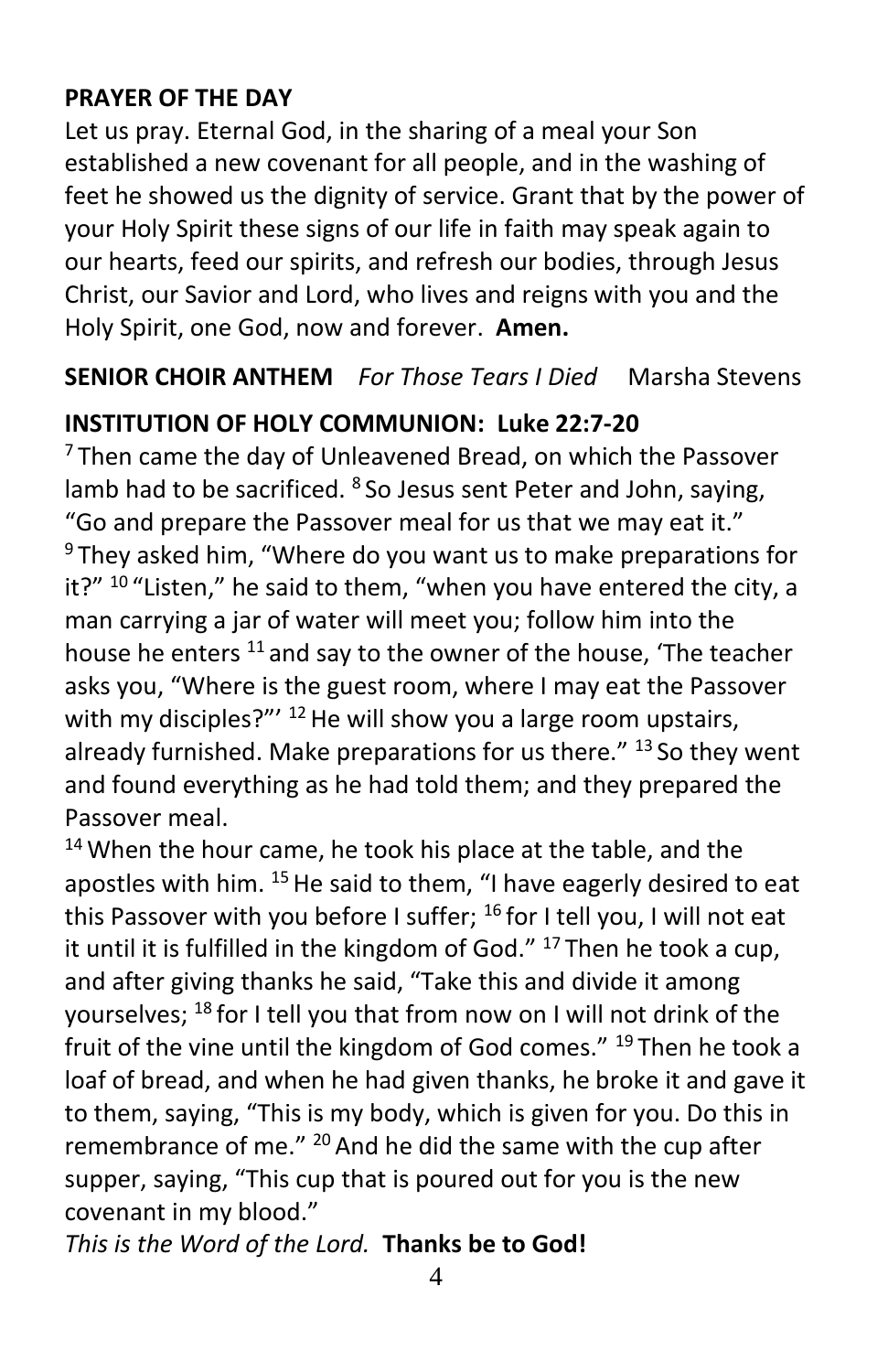#### **HOMILY**



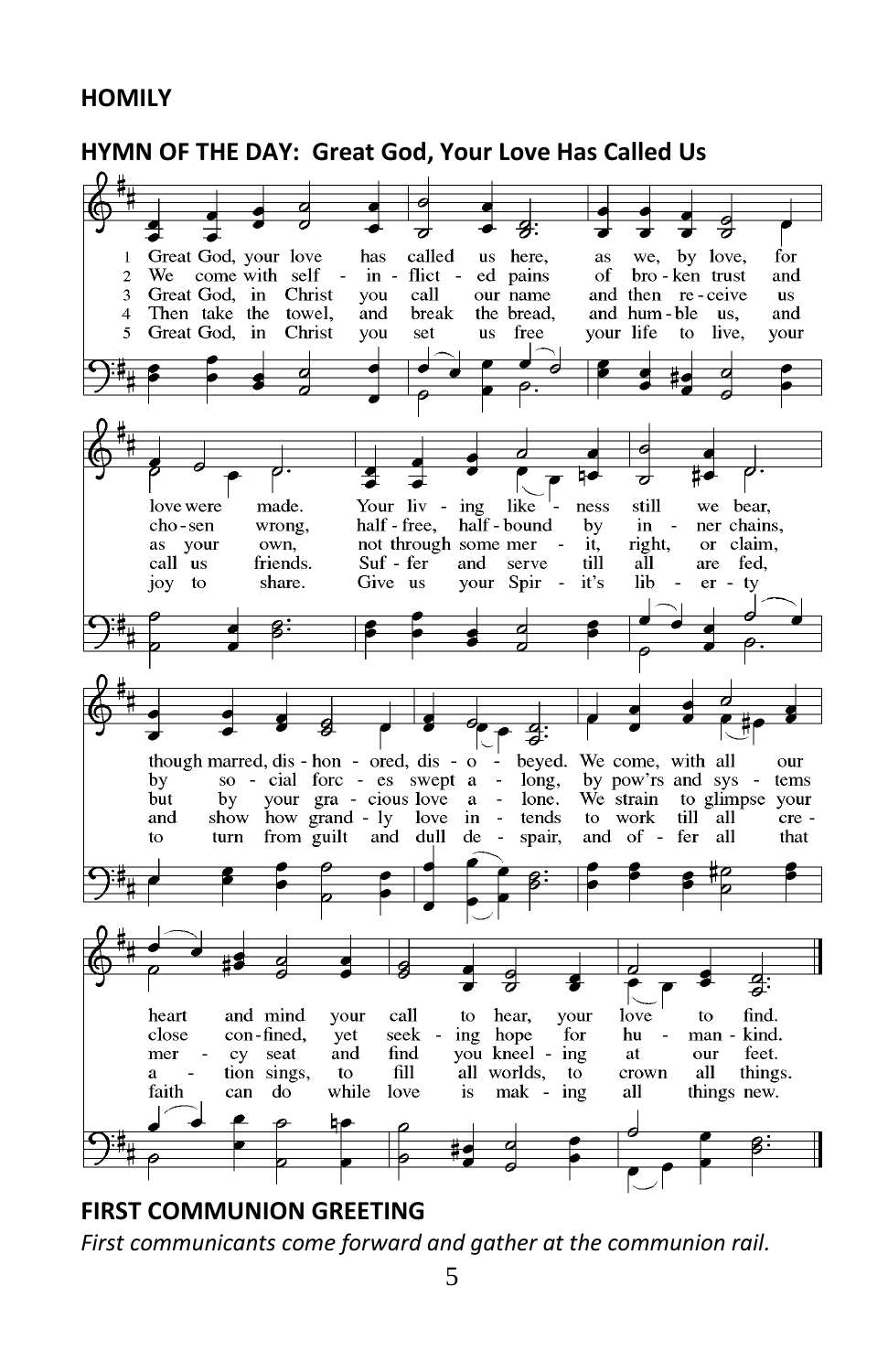Let us confess what we believe.

**This is the good news, which we have received, in which we stand, and by which we are saved: That Christ died for our sins according to the Scriptures; that he was buried; that he was raised on the third day; that he appeared to the disciples and to many faithful witnesses. We believe he is the Christ, the Son of the living God. He is the first and the last, the beginning and the end. He is our Lord and our God. Amen.**



#### **OFFERING SONG: God Gave to Me a Life to Live**

#### **OFFERTORY INVITATION**

What can we offer to our Lord, who welcomes us as honored guests at the table and serves us with love and compassion? How will we respond to the God who thus affirms our worth and calls us to discipleship? Everything we are and possess is ours by God's grace. How we use it is the measure of our faith. Let us express our thankfulness.

**We celebrate the love we only dimly comprehend—your love for us, O God, in Jesus Christ. We have vowed to serve you, to minister to one another in Christ's name, and to share the love we have received. As we meet you at the table, we consecrate our offering and rededicate ourselves to the service of your people, the works of compassion and humble service. Amen**.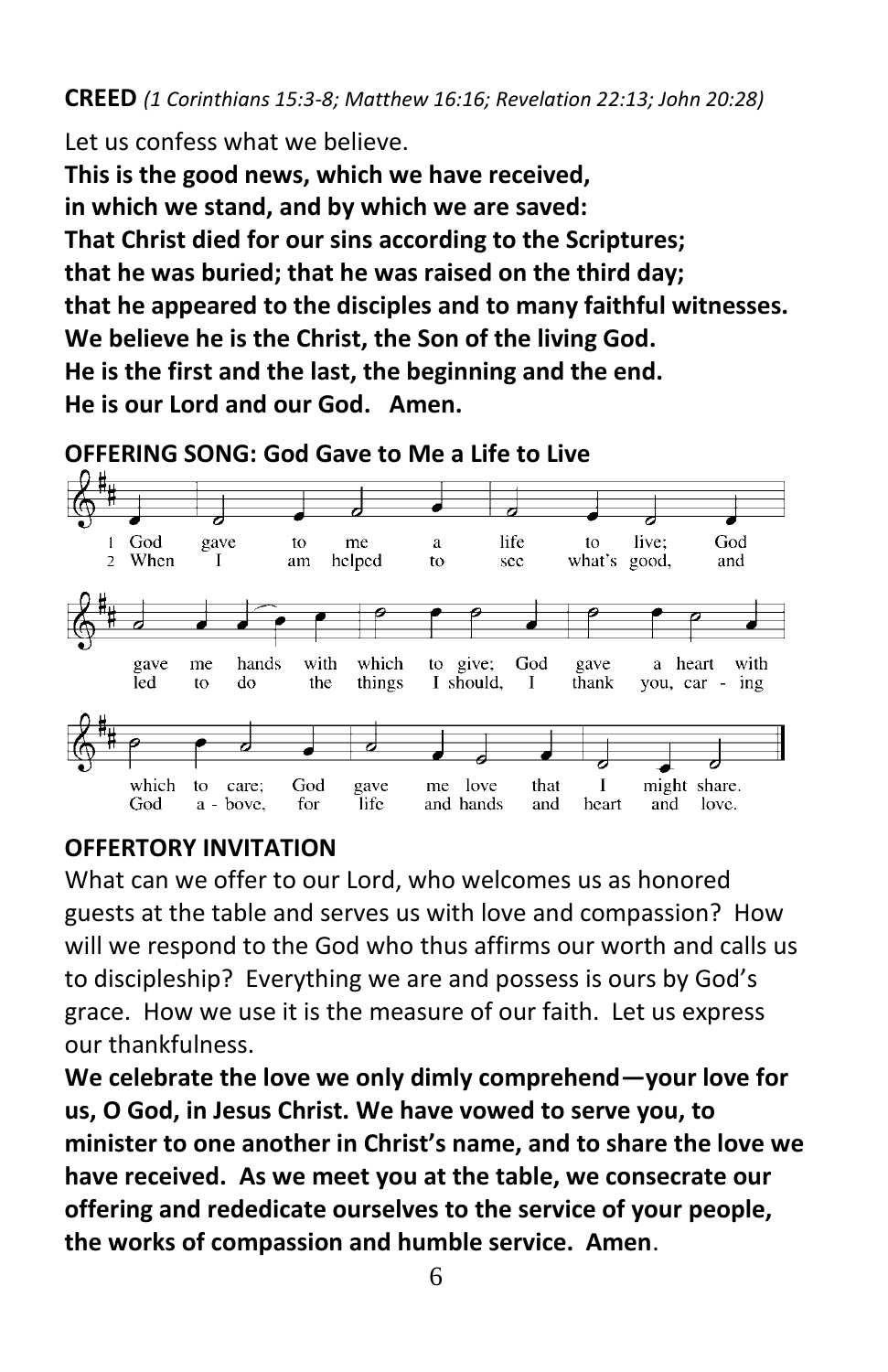#### **GREAT THANKSGIVING**

Lift up your hearts. **We lift them up to God.** Let us give thanks to the Lord. **It is right and good to thank him.**

We give thanks to you, Father, at all times, and in all places; here and everywhere; now and always. We praise you because you sent your Son, and in him being found in fashion as a man, you make known to us the fullness of your glory.

Therefore with the whole Church we bow before you and say:

**Holy, holy, holy, Lord of power, mighty God! Everything everywhere is filled with your presence. Your splendor fills all time and space now and ever more. Your favor is on him who comes in your name.**

On the night of his great trial, Jesus took bread and gave thanks. **Blessed are you, Father;** 

**from the earth you give bread to your people.**

Breaking the bread, he shared it with his friends, saying:

"Take eat, this is my body given for you, do this remembering me." **We remember your coming into the world, your life, your death, your rising, and the promise of your coming again.**

Come, Holy Spirit, upon us and upon this bread.

**Fill and surround us with your presence.**

Broken and divided, in him we are united.

**Jesus Christ, our peace and our reconciliation!**

Our Father in heaven: **Your name be honored. Your kingdom come, Your will be done on earth as it is in heaven. Give us each day our daily bread! Amen.**

Most will serve the best wine first, but the Lord saves the best for last! **We thank you, Father, for the true vine and this fruit of the vine.**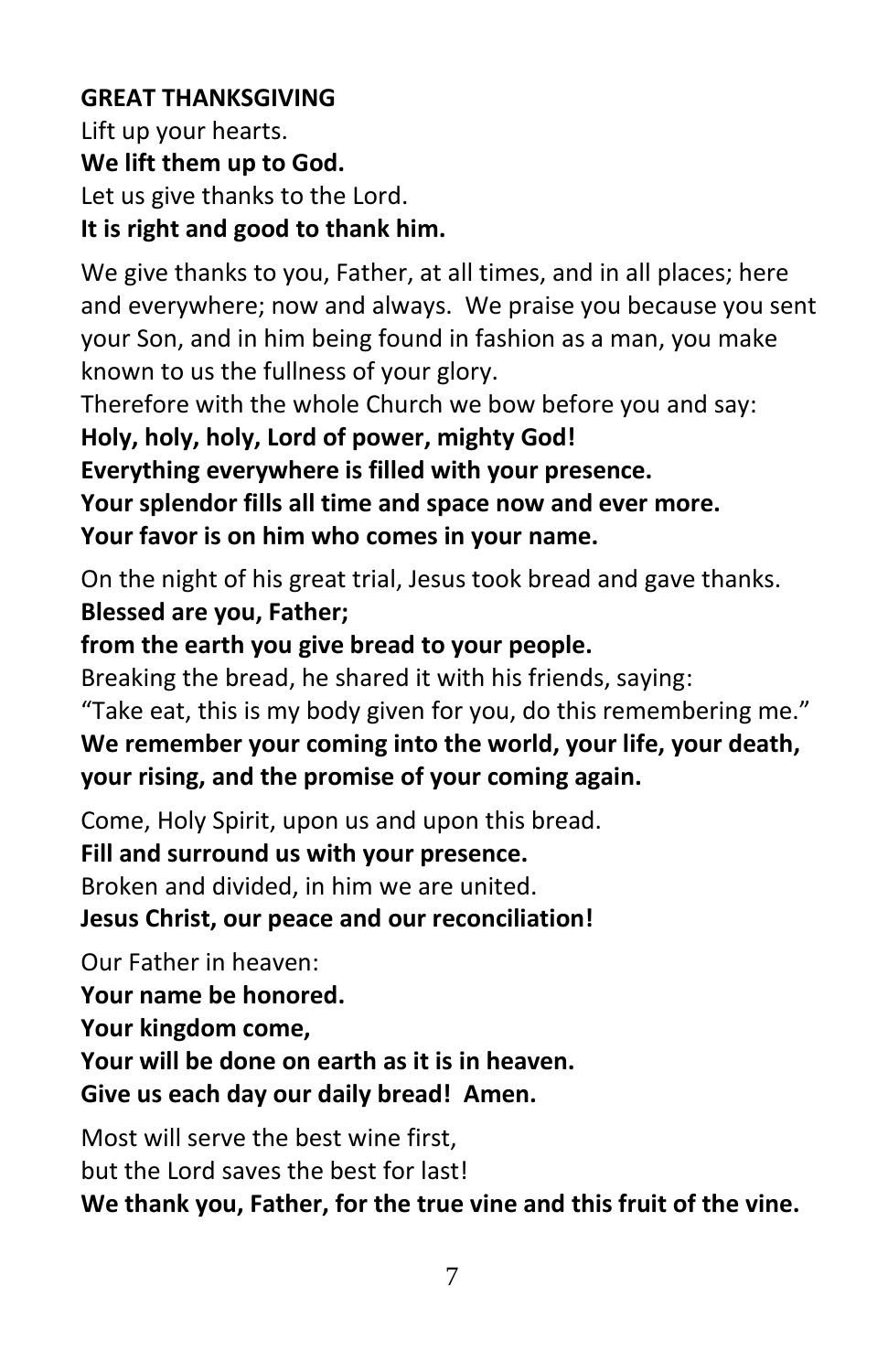The vine of the root of David was cut down and trampled outside the city wall.

#### **And the fruit of the vine was the blood of our Lord.**

Jesus took the cup after supper and gave thanks to his Father. **Blessed are you, Father,** 

**you have made from the earth the fruit of the vine.**

He shared it with his friends, saying:

"Drink from it, all of you, this is the new covenant in my blood poured out for you and for many for the forgiveness of sin."

Our Father in Heaven:

# **Forgive our sins as we forgive those who sin against us. Save us in the time of trial and deliver us from evil! Amen.**

Eat from this bread we have broken. Share in what our Lord has done for us with his body. Drink from the cup of blessing. Share his death and his life. He is coming soon!

# **Amen! Come, Lord Jesus!**

# **INSTRUCTION ON THE DISTRIBUTION OF HOLY COMMUNION**

*Our youth who are receiving their first Holy Communion are invited to the rail first, followed by their families. Although the Lord's table is a place of equality, we as the community invite them to a place of honor on behalf of Jesus who is the host of this holy meal. After they have communed, the rest of the congregation is invited to the table, pew by pew, followed finally by the choir. You are also invited to commune at your seat with the communion elements provided on the reading tables if you would prefer to do so instead.* 

# **INVITATION TO COMMUNION**

Let us share now in the heavenly banquet that has no end.

# **COMMUNION**

# **BLESSING**

The Body and Blood of our Lord Jesus Christ strengthen you and keep you in his grace. **Amen.**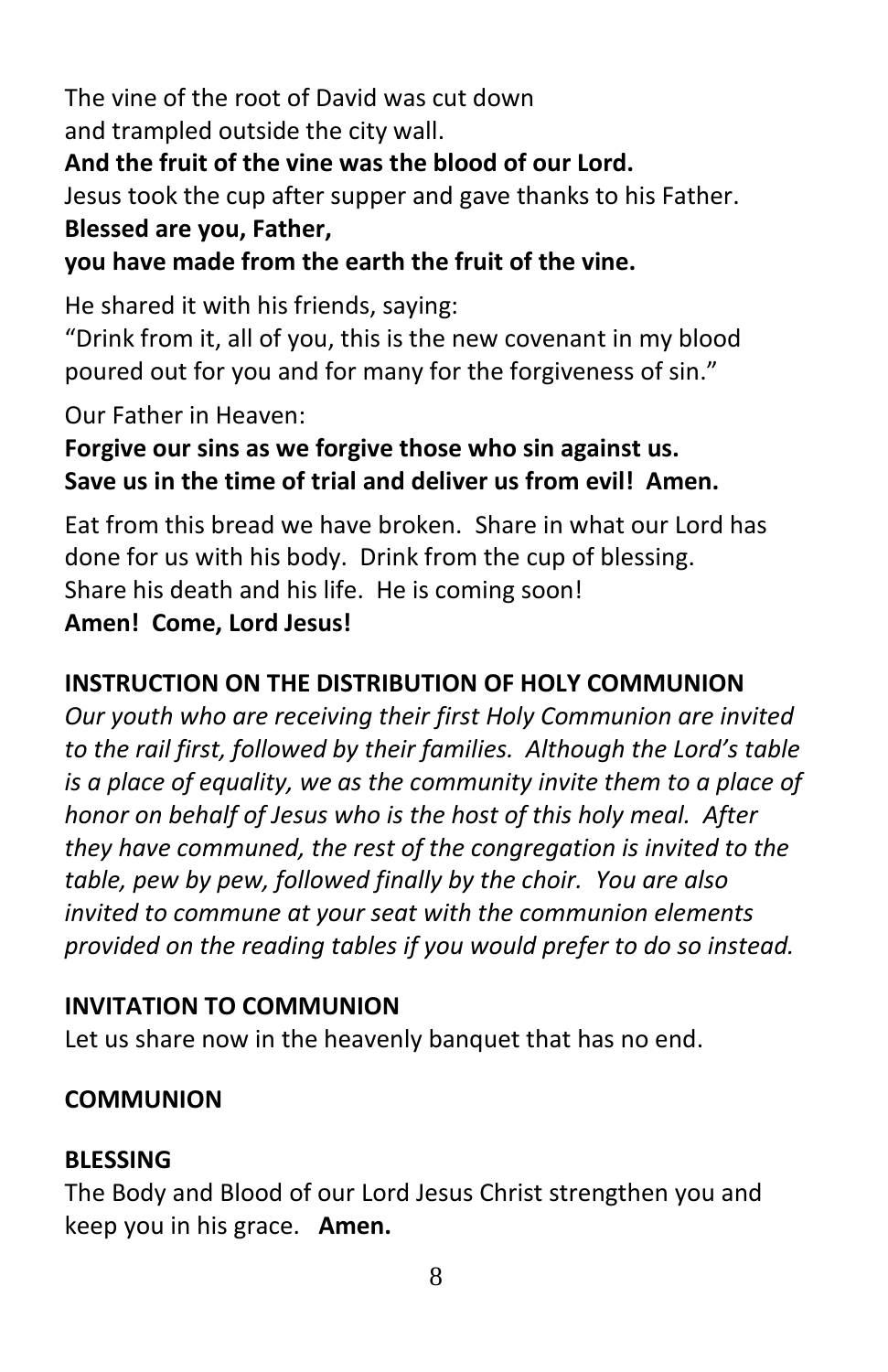#### **PRAYER OF THANKSGIVING**

Let us pray together in thanksgiving.

**Lord Jesus, we feel your presence within our hearts. We are thankful for the sacrament of which we have eaten and drunk to remember your death and taste your living presence. We thank you for all the earthly signs of your word, the hymns which we have sung, the fellowship which has encouraged us, and the inner peace which you have granted us. Continue to strengthen us in our commitment of service and love. We cannot do everything, but what we can do, by your grace, we will do. Amen.**

#### **THE FOOT WASHING: John 13:1-11**

<sup>1</sup>Now before the festival of the Passover, Jesus knew that his hour had come to depart from this world and go to the Father. Having loved his own who were in the world, he loved them to the end. <sup>2</sup>The devil had already put it into the heart of Judas son of Simon Iscariot to betray him. And during supper <sup>3</sup>Jesus, knowing that the Father had given all things into his hands, and that he had come from God and was going to God, <sup>4</sup>got up from the table, took off his outer robe, and tied a towel around himself.

<sup>5</sup>Then he poured water into a basin and began to wash the disciples' feet and to wipe them with the towel that was tied around him. <sup>6</sup>He came to Simon Peter, who said to him, "Lord, are you going to wash my feet?" <sup>7</sup>Jesus answered, "You do not know now what I am doing, but later you will understand." <sup>8</sup>Peter said to him, "You will never wash my feet." Jesus answered, "Unless I wash you, you have no share with me." <sup>9</sup>Simon Peter said to him, "Lord, not my feet only but also my hands and my head!" <sup>10</sup>Jesus said to him, "One who has bathed does not need to wash, except for the feet, but is entirely clean. And you are clean, though not all of you."  $11$ For he knew who was to betray him; for this reason he said, "Not all of you are clean."

*This is the Word of the Lord.* **Thanks be to God!**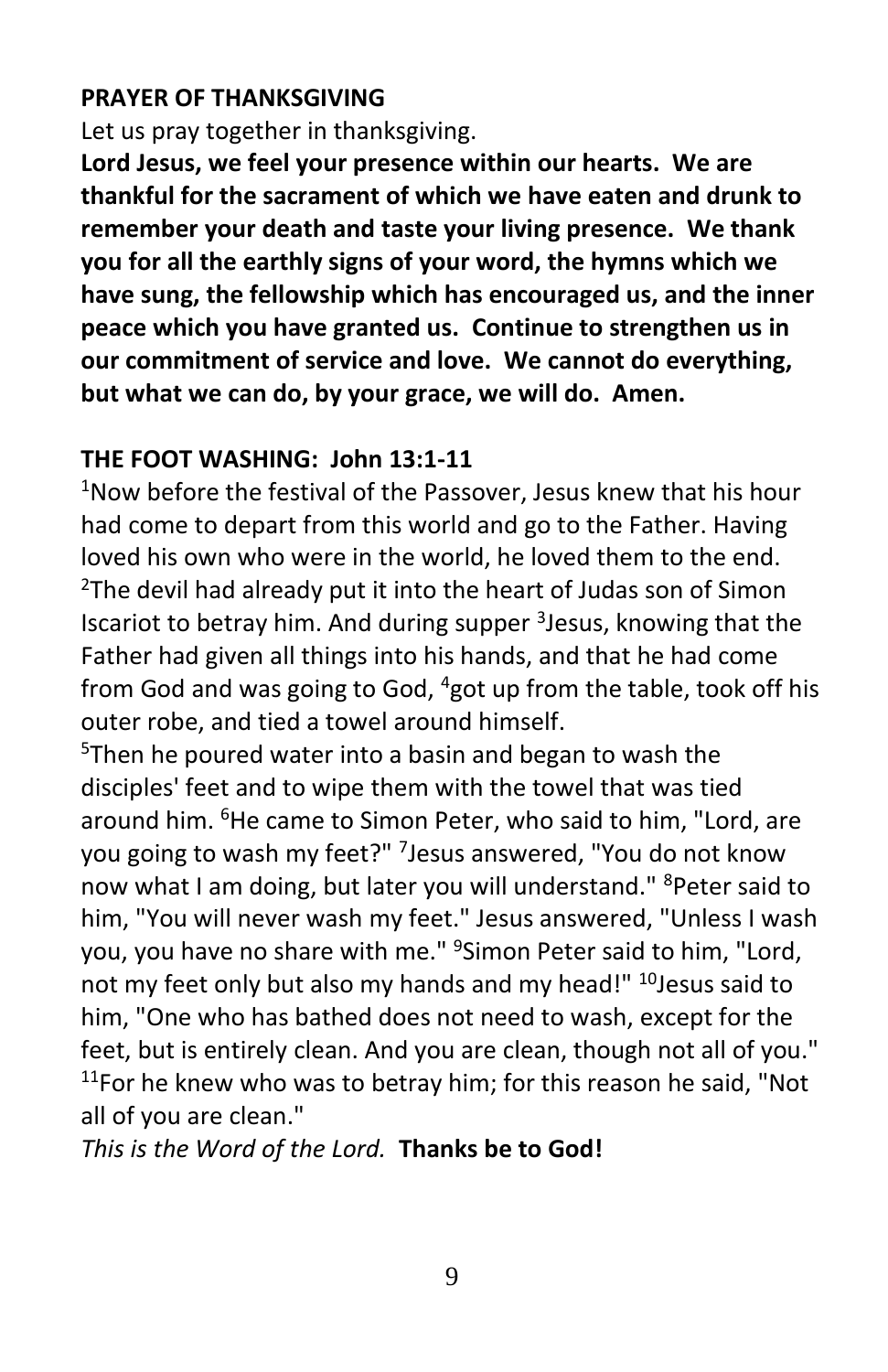# **FOOT WASHING** Peace be with you **And also with you.**

*The Pastor pours water from the pitcher into the basin.*

Let your bearing towards one another arise out of your life in Christ Jesus. For the divine nature was his from the first.

**Yet he did not think to snatch at equality with God.**

But made himself nothing

# **Assuming the nature of a slave.**

Bearing the human likeness,

# **Revealed in human shape,**

He humbled himself, and in obedience accepted even death--

#### **Death on a cross.**

Therefore, God raised him to the heights,

#### **And bestowed on him the name above all names**

That at the name of Jesus every knee should bow--

#### **In heaven, on earth, and in the depths--**

And every tongue confess:

#### **"Jesus Christ is Lord!"**

To the Glory of God the Father.

# **Amen.**

# First Communicants may now come forward.

*You may take off your shoes at your seat. This action is a sign of willing, cheerful service to God and to one another.*

*The Pastor carries a towel, plus the basin and water pitcher, to the seat of the first person and begins to wash his/her feet.*

Why do you wash my feet? **I give you an example, that you may do for others what I have done for you.**

*The pastor then serves the next person with the same dialogue, and so on, concluding with the following dialogue:*

The Lord be with you. **And also with you.**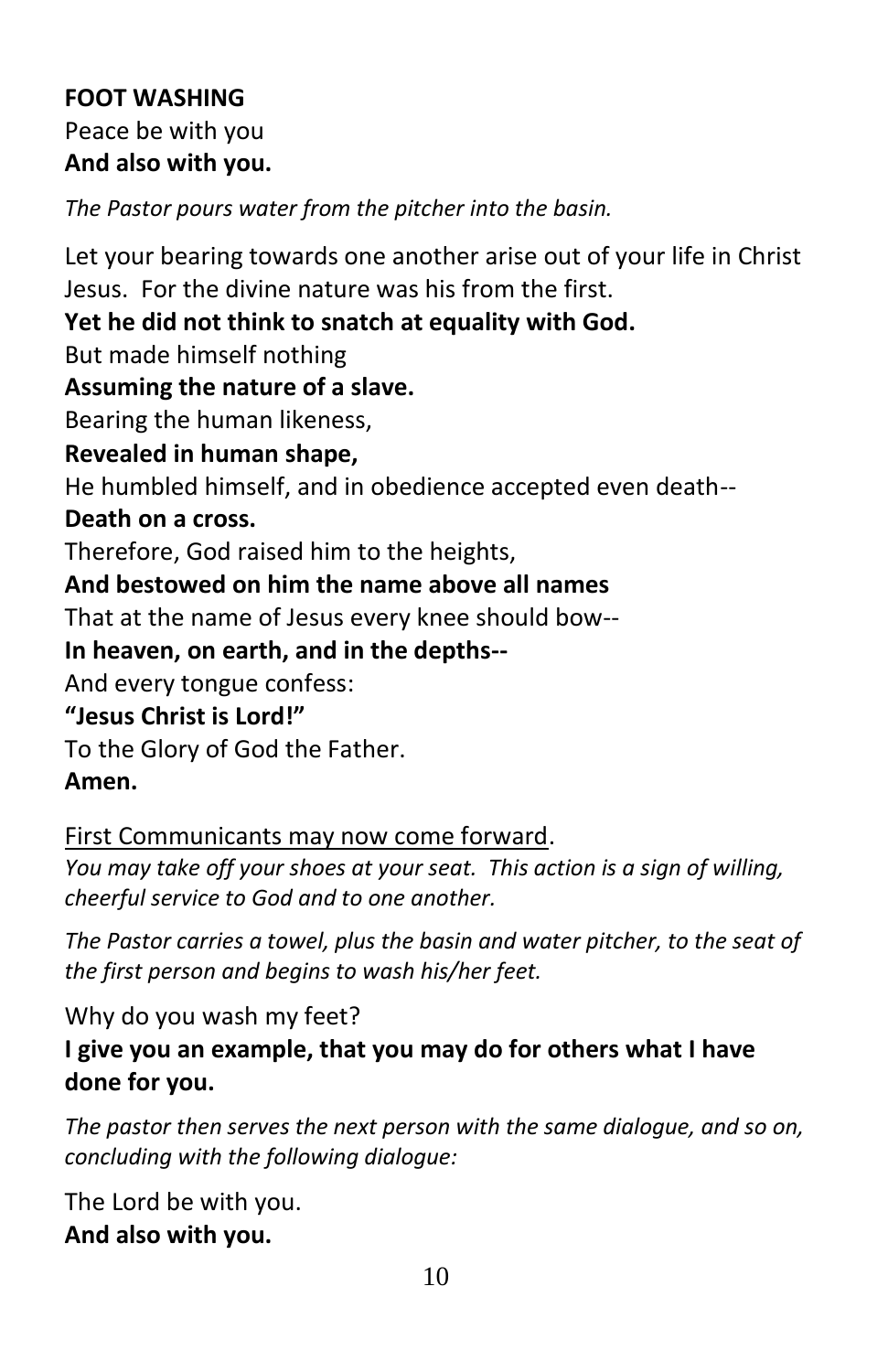

#### **COMMAND TO LOVE: John 13:12-17; 34-35**

 $12$ After [Jesus] had washed their feet, had put on his robe, and had returned to the table, he said to them, "Do you know what I have done to you?  $13$ You call me Teacher and Lord  $-$  and you are right, for that is what I am. <sup>14</sup>So if I, your Lord and Teacher, have washed your feet, you also ought to wash one another's feet. <sup>15</sup>For I have set you an example, that you also should do as I have done to you.  $16$  Very truly, I tell you, servants are not greater than their master, nor are messengers greater than the one who sent them. <sup>17</sup> If you know these things, you are blessed if you do them.

 $34$ I give you a new commandment, that you love one another. Just as I have loved you, you also should love one another. 35By this everyone will know that you are my disciples, if you have love for one another."

*This is the Word of the Lord.* **Thanks be to God!**